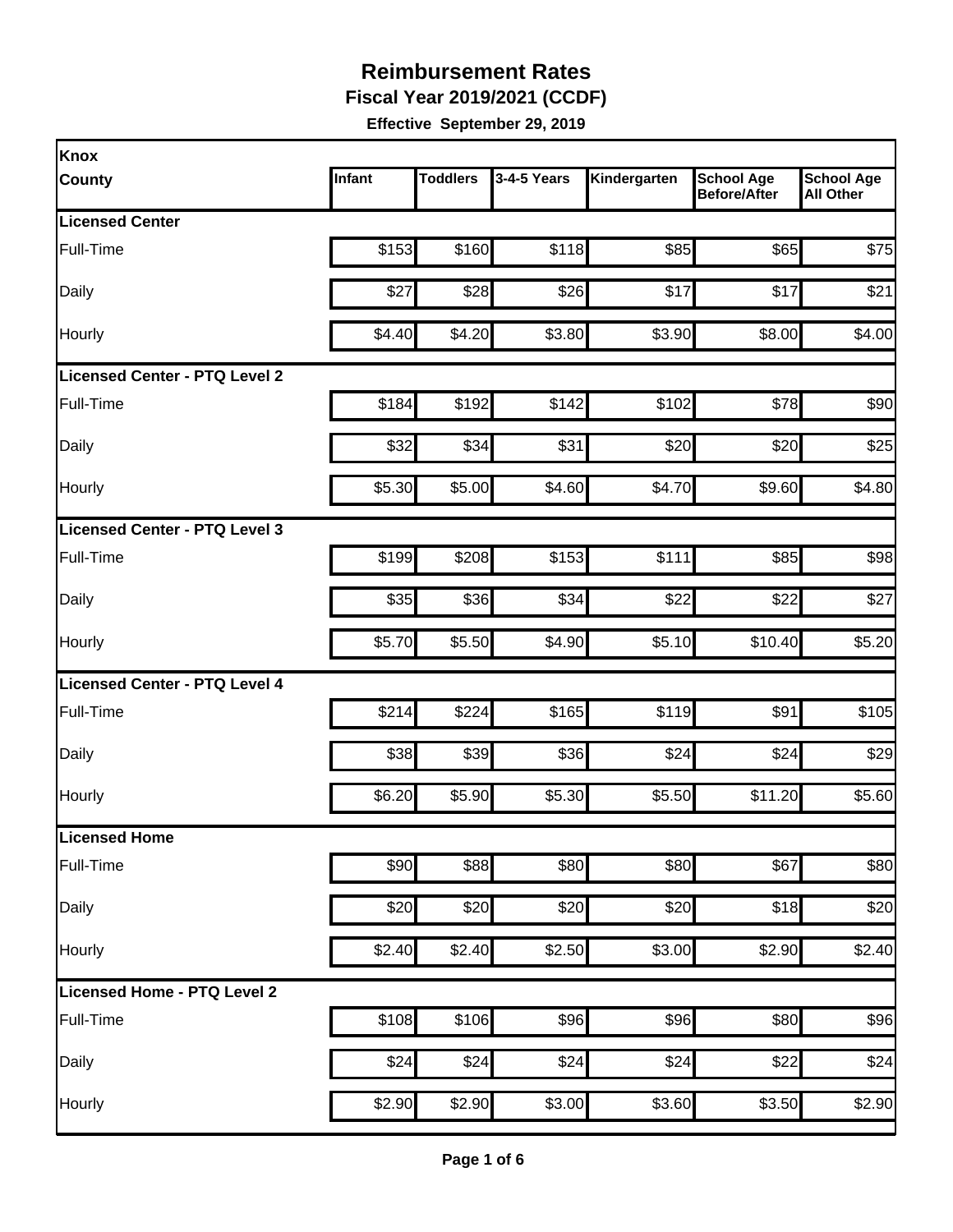**Fiscal Year 2019/2021 (CCDF)** 

| Knox                                     |        |                 |             |              |                                          |                                       |
|------------------------------------------|--------|-----------------|-------------|--------------|------------------------------------------|---------------------------------------|
| <b>County</b>                            | Infant | <b>Toddlers</b> | 3-4-5 Years | Kindergarten | <b>School Age</b><br><b>Before/After</b> | <b>School Age</b><br><b>All Other</b> |
| Licensed Home - PTQ Level 3              |        |                 |             |              |                                          |                                       |
| Full-Time                                | \$117  | \$114           | \$104       | \$104        | \$87                                     | \$104                                 |
| Daily                                    | \$26   | \$26            | \$26        | \$26         | \$23                                     | \$26                                  |
| Hourly                                   | \$3.10 | \$3.10          | \$3.30      | \$3.90       | \$3.80                                   | \$3.10                                |
| Licensed Home - PTQ Level 4              |        |                 |             |              |                                          |                                       |
| Full-Time                                | \$126  | \$123           | \$112       | \$112        | \$94                                     | \$112                                 |
| Daily                                    | \$28   | \$28            | \$28        | \$28         | \$25                                     | \$28                                  |
| Hourly                                   | \$3.40 | \$3.40          | \$3.50      | \$4.20       | \$4.10                                   | \$3.40                                |
| <b>Registered Ministry</b>               |        |                 |             |              |                                          |                                       |
| Full-Time                                | \$88   | \$82            | \$75        | \$75         | \$22                                     | \$67                                  |
| Daily                                    | \$17   | \$17            | \$16        | \$17         | \$5                                      | \$16                                  |
| Hourly                                   | \$2.20 | \$2.20          | \$2.90      | \$2.90       | \$2.90                                   | \$2.90                                |
| <b>Registered Ministry - PTQ Level 1</b> |        |                 |             |              |                                          |                                       |
| Full-Time                                | \$121  | \$121           | \$97        | \$80         | \$44                                     | \$71                                  |
| Daily                                    | \$22   | \$23            | \$21        | \$17         | \$11                                     | \$19                                  |
| Hourly                                   | \$3.30 | \$3.20          | \$3.40      | \$3.40       | \$5.50                                   | \$3.50                                |
| <b>Registered Ministry - PTQ Level 2</b> |        |                 |             |              |                                          |                                       |
| Full-Time                                | \$184  | \$192           | \$142       | \$102        | \$78                                     | \$90                                  |
| Daily                                    | \$32   | \$34            | \$31        | \$20         | \$20                                     | \$25                                  |
| Hourly                                   | \$5.30 | \$5.00          | \$4.60      | \$4.70       | \$9.60                                   | \$4.80                                |
| <b>Registered Ministry - PTQ Level 3</b> |        |                 |             |              |                                          |                                       |
| Full-Time                                | \$199  | \$208           | \$153       | \$111        | \$85                                     | \$98                                  |
| Daily                                    | \$35   | \$36            | \$34        | \$22         | \$22                                     | \$27                                  |
| Hourly                                   | \$5.70 | \$5.50          | \$4.90      | \$5.10       | \$10.40                                  | \$5.20                                |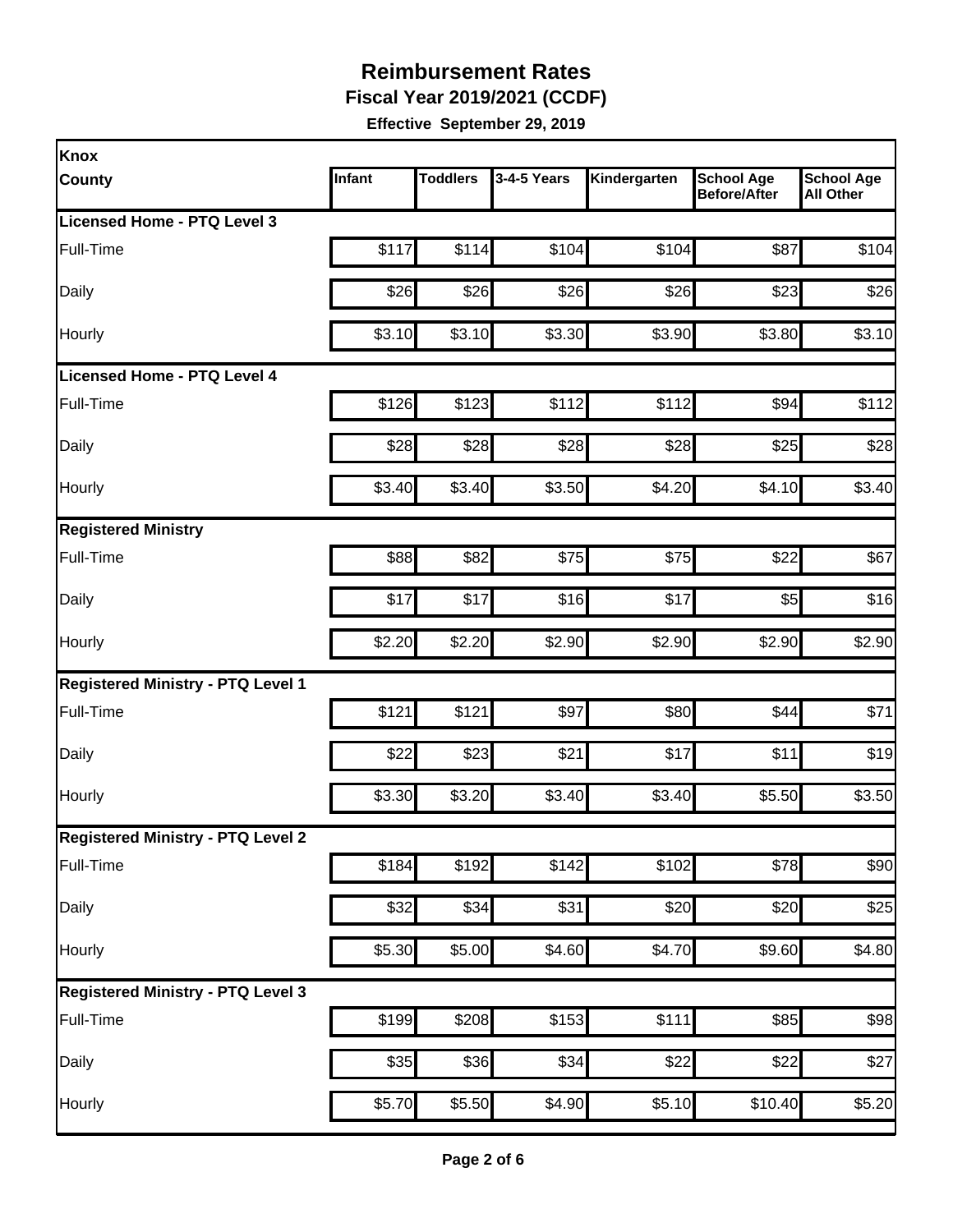**Fiscal Year 2019/2021 (CCDF)** 

| Knox                                     |        |                 |             |              |                                          |                                       |
|------------------------------------------|--------|-----------------|-------------|--------------|------------------------------------------|---------------------------------------|
| <b>County</b>                            | Infant | <b>Toddlers</b> | 3-4-5 Years | Kindergarten | <b>School Age</b><br><b>Before/After</b> | <b>School Age</b><br><b>All Other</b> |
| <b>Registered Ministry - PTQ Level 4</b> |        |                 |             |              |                                          |                                       |
| Full-Time                                | \$214  | \$224           | \$165       | \$119        | \$91                                     | \$105                                 |
| Daily                                    | \$38   | \$39            | \$36        | \$24         | \$24                                     | \$29                                  |
| Hourly                                   | \$6.20 | \$5.90          | \$5.30      | \$5.50       | \$11.20                                  | \$5.60                                |
| <b>Exempt Center</b>                     |        |                 |             |              |                                          |                                       |
| Full-Time                                | \$88   | \$82            | \$75        | \$75         | \$22                                     | \$67                                  |
| Daily                                    | \$17   | \$17            | \$16        | \$17         | \$5                                      | \$16                                  |
| Hourly                                   | \$2.20 | \$2.20          | \$2.90      | \$2.90       | \$2.90                                   | \$2.90                                |
| <b>Accredited Exempt Center</b>          |        |                 |             |              |                                          |                                       |
| Full-Time                                | \$110  | \$106           | \$101       | \$94         | \$69                                     | \$83                                  |
| Daily                                    | \$24   | \$22            | \$20        | \$19         | \$19                                     | \$23                                  |
| Hourly                                   | \$4.80 | \$4.60          | \$4.20      | \$4.30       | \$8.80                                   | \$4.40                                |
| <b>Exempt Home</b>                       |        |                 |             |              |                                          |                                       |
| Full-Time                                | \$70   | \$67            | \$64        | \$59         | \$28                                     | \$57                                  |
| Daily                                    | \$14   | \$13            | \$12        | \$6          | \$5                                      | \$12                                  |
| Hourly                                   | \$2.10 | \$1.40          | \$1.70      | \$1.40       | \$2.40                                   | \$2.10                                |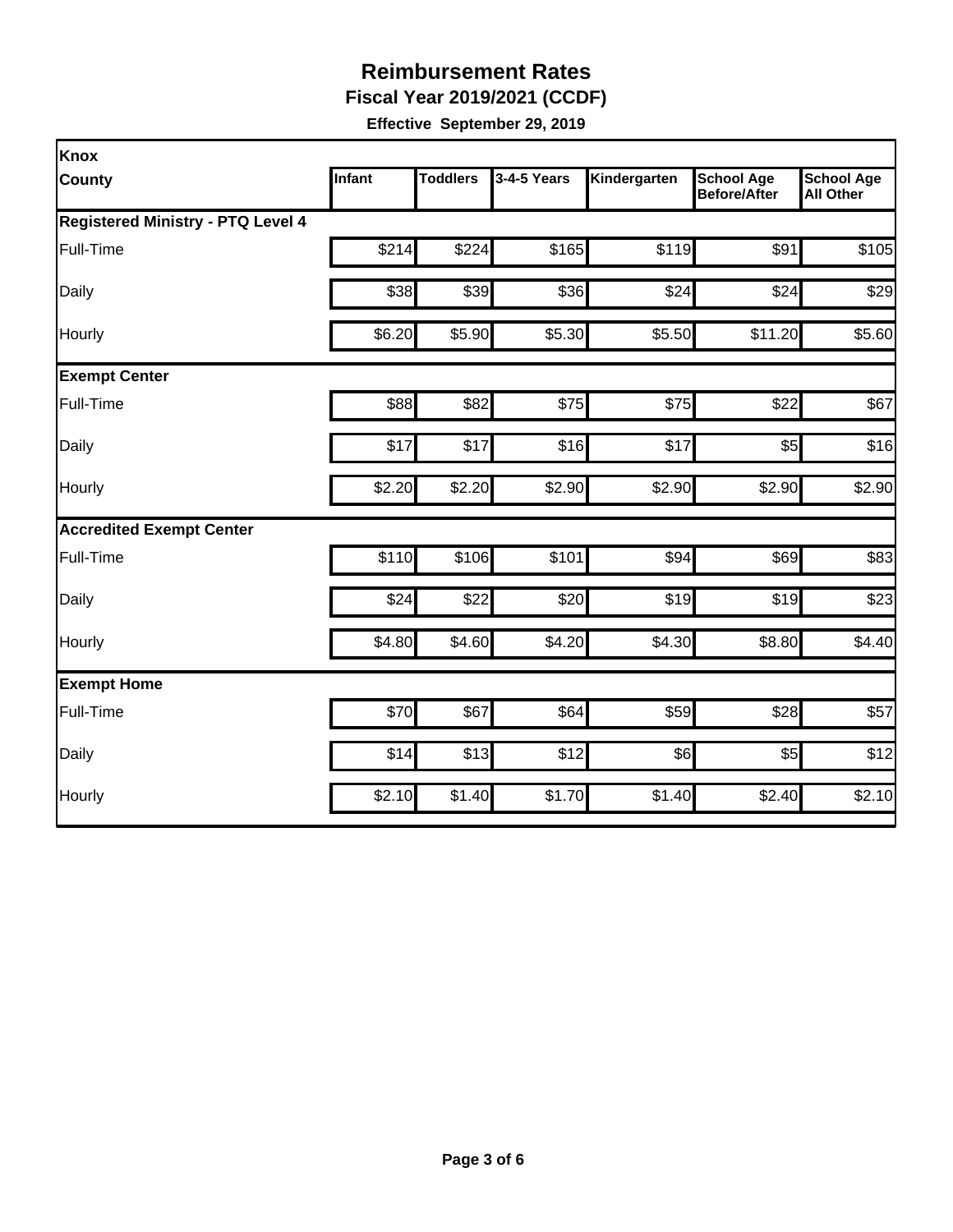**School Year 2019/2021 (OMW Pre-K)** 

| Knox                          |        |                 |             |              |                                   |                                       |
|-------------------------------|--------|-----------------|-------------|--------------|-----------------------------------|---------------------------------------|
| <b>County</b>                 | Infant | <b>Toddlers</b> | 3-4-5 Years | Kindergarten | <b>School Age</b><br>Before/After | <b>School Age</b><br><b>All Other</b> |
| Licensed Center - PTQ Level 3 |        |                 |             |              |                                   |                                       |
| Full-Time                     |        |                 | \$168.30    |              |                                   |                                       |
| Daily                         |        |                 |             |              |                                   |                                       |
| Hourly                        |        |                 |             |              |                                   |                                       |
| Licensed Center - PTQ Level 4 |        |                 |             |              |                                   |                                       |
| Full-Time                     |        |                 | \$181.50    |              |                                   |                                       |
| Daily                         |        |                 |             |              |                                   |                                       |
| Hourly                        |        |                 |             |              |                                   |                                       |
| Licensed Home - PTQ Level 3   |        |                 |             |              |                                   |                                       |
| Full-Time                     |        |                 | \$114.40    |              |                                   |                                       |
| Daily                         |        |                 |             |              |                                   |                                       |
| Hourly                        |        |                 |             |              |                                   |                                       |
| Licensed Home - PTQ Level 4   |        |                 |             |              |                                   |                                       |
| Full-Time                     |        |                 | \$123.20    |              |                                   |                                       |
| Daily                         |        |                 |             |              |                                   |                                       |
| Hourly                        |        |                 |             |              |                                   |                                       |
| VCP Ministry - PTQ Level 0    |        |                 |             |              |                                   |                                       |
| Full-Time                     |        |                 | \$82.50     |              |                                   |                                       |
| Daily                         |        |                 |             |              |                                   |                                       |
| Hourly                        |        |                 |             |              |                                   |                                       |
| VCP Ministry - PTQ Level 3    |        |                 |             |              |                                   |                                       |
| Full-Time                     |        |                 | \$168.30    |              |                                   |                                       |
| Daily                         |        |                 |             |              |                                   |                                       |
| Hourly                        |        |                 |             |              |                                   |                                       |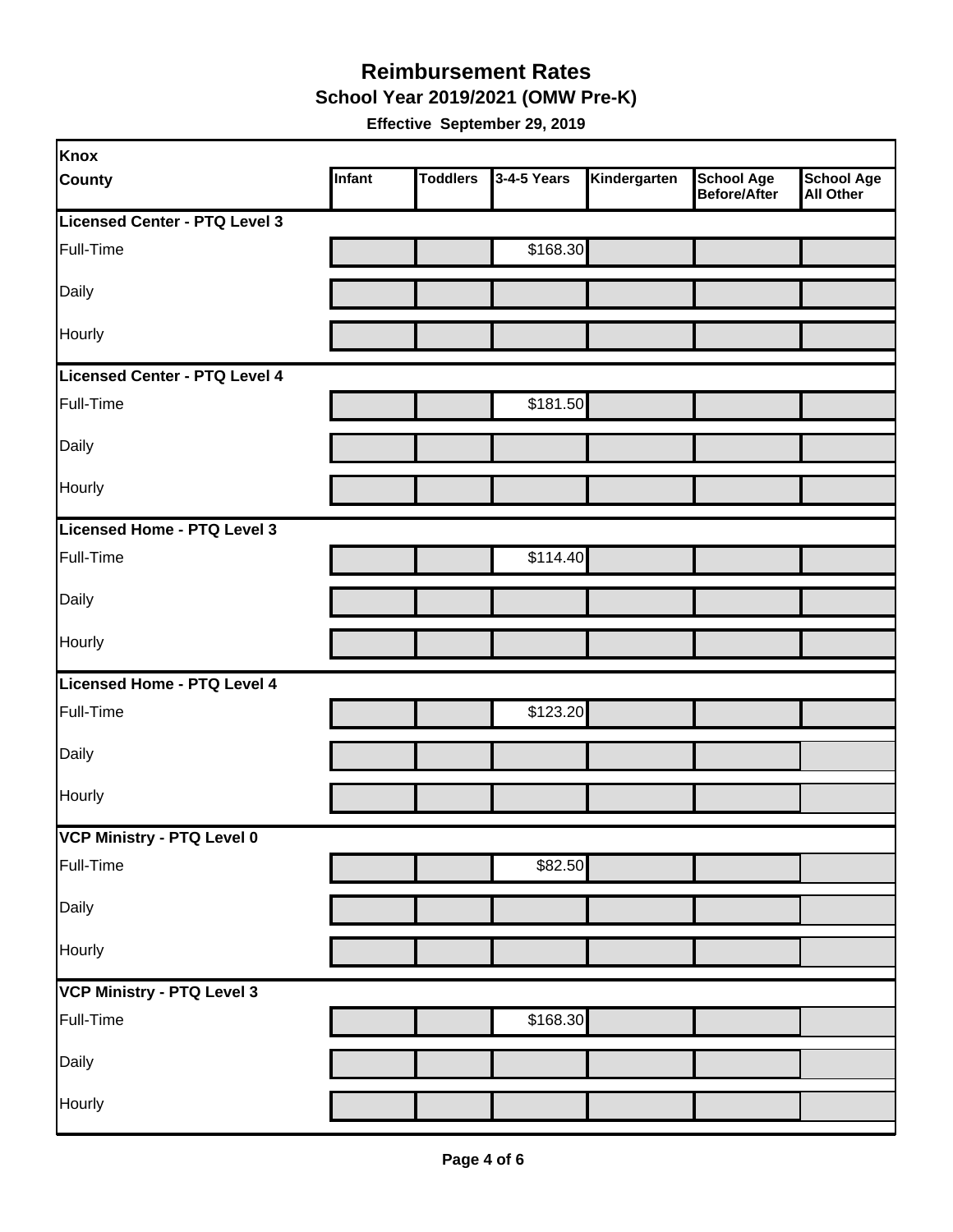**School Year 2019/2021 (OMW Pre-K)** 

| Knox                                           |        |                 |             |              |                                   |                                       |
|------------------------------------------------|--------|-----------------|-------------|--------------|-----------------------------------|---------------------------------------|
| <b>County</b>                                  | Infant | <b>Toddlers</b> | 3-4-5 Years | Kindergarten | <b>School Age</b><br>Before/After | <b>School Age</b><br><b>All Other</b> |
| VCP Ministry - PTQ Level 4                     |        |                 |             |              |                                   |                                       |
| Full-Time                                      |        |                 | \$181.50    |              |                                   |                                       |
| Daily                                          |        |                 |             |              |                                   |                                       |
| Hourly                                         |        |                 |             |              |                                   |                                       |
| Private Accredited School - PTQ Level 0        |        |                 |             |              |                                   |                                       |
| Full-Time                                      |        |                 | \$129.80    |              |                                   |                                       |
| Daily                                          |        |                 |             |              |                                   |                                       |
| Hourly                                         |        |                 |             |              |                                   |                                       |
| Private Accredited School - PTQ Level 1        |        |                 |             |              |                                   |                                       |
| Full-Time                                      |        |                 | \$129.80    |              |                                   |                                       |
| Daily                                          |        |                 |             |              |                                   |                                       |
| Hourly                                         |        |                 |             |              |                                   |                                       |
| <b>Private Accredited School - PTQ Level 2</b> |        |                 |             |              |                                   |                                       |
| Full-Time                                      |        |                 | \$156.20    |              |                                   |                                       |
| Daily                                          |        |                 |             |              |                                   |                                       |
| Hourly                                         |        |                 |             |              |                                   |                                       |
| Private Accredited School - PTQ Level 3        |        |                 |             |              |                                   |                                       |
| Full-Time                                      |        |                 | \$168.30    |              |                                   |                                       |
| Daily                                          |        |                 |             |              |                                   |                                       |
| Hourly                                         |        |                 |             |              |                                   |                                       |
| Private Accredited School - PTQ Level 4        |        |                 |             |              |                                   |                                       |
| Full-Time                                      |        |                 | \$181.50    |              |                                   |                                       |
| Daily                                          |        |                 |             |              |                                   |                                       |
| Hourly                                         |        |                 |             |              |                                   |                                       |